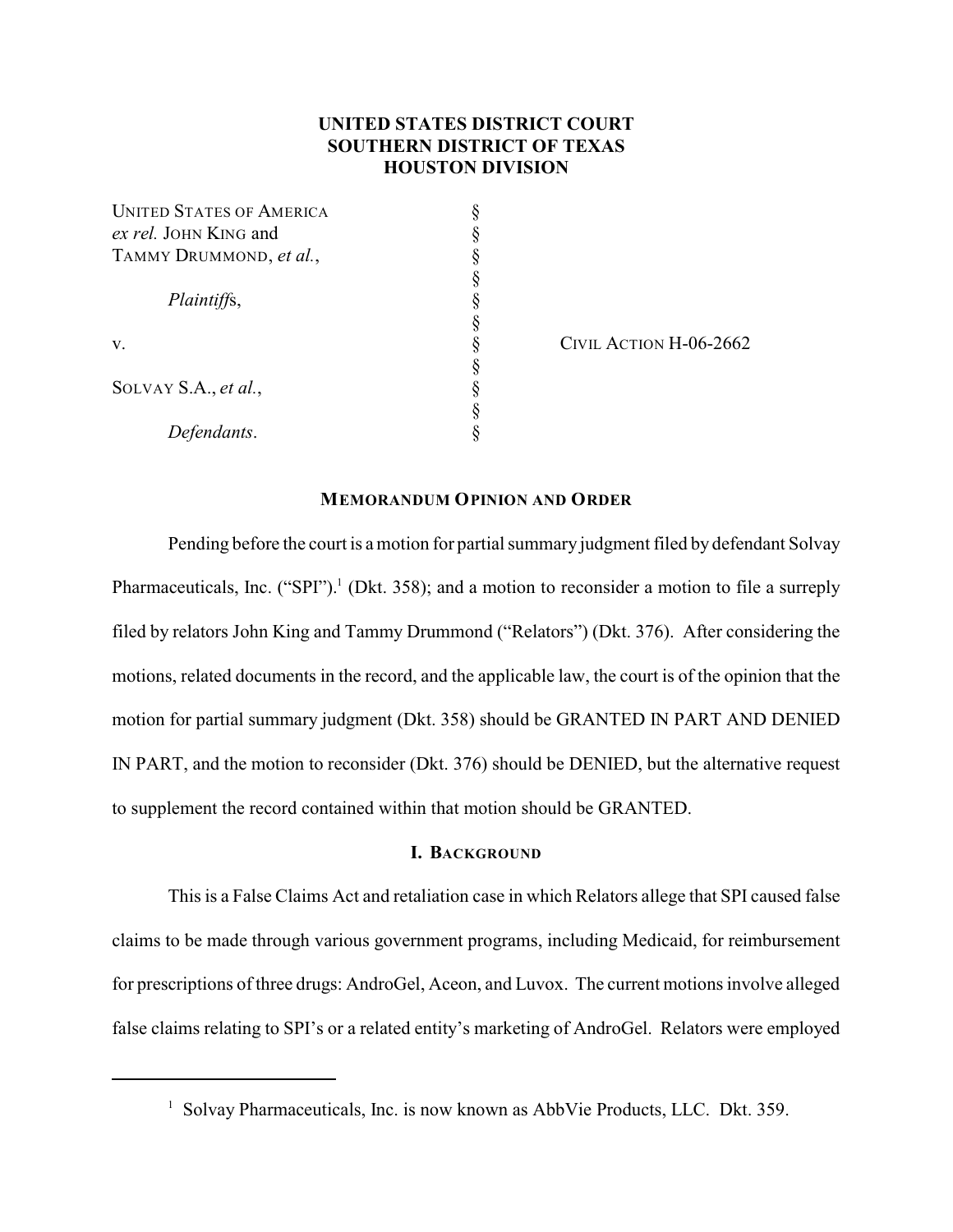by SPI or a related entity as District Sales Managers. Dkt. 154. King allegedly worked on marketing materials for AndroGel while working for SPI or a related entity, voiced his dissatisfaction with SPI's marketing practices, and was suspended in April 2002. *Id.* Drummond allegedly questioned certain marketing tactics of SPI and raised questions about King's termination. *Id.* Her employment was terminated in September 2002. *Id.* Relators initially filed suit, under seal, on June 10, 2003, asserting claims on behalf of the United States, ten states, and the District of Columbia. Dkt. 1. The complaint has been amended five times, and the current version contains claims on behalf of the United States, 28 states or municipalities, and the District of Columbia. *See, e.g.*, Dkts. 54, 111, 114, 154. The second amended complaint was unsealed on December 7, 2009, and summons was served to SPI on January 12, 2010. Dkts. 53, 56.

SPI now moves for summary judgment on Relators' federal and state False Claims Act claims with regard to AndroGel, arguing that Relators' claims related to the marketing of AndroGel were disclosed to the public prior to the lawsuit and that the public disclosure bars contained in the federal and state False Claims Act statutes prohibit the claims. Dkt. 359. Specifically, SPI points out that an article in the *New Yorker* that was published in 2002 "reported at length allegations concerning AndroGel, SPI, off-label marketing of AndroGel for a wide variety of conditions, and payments to thought leaders and prescribing physicians." *Id.* SPI also provides various newspaper and magazine articles dating from 2000 that discuss AndroGel.

Relators argue that the public disclosure bar does not preclude their AndroGel related claims because (1) the majority of the news articles cited by SPI are the result of SPI's own press releases; (2) the articles do not highlight SPI's off-label promotion to physicians, which is at the core of the alleged fraud; (3) even if the articles could be considered public disclosures, Relators may still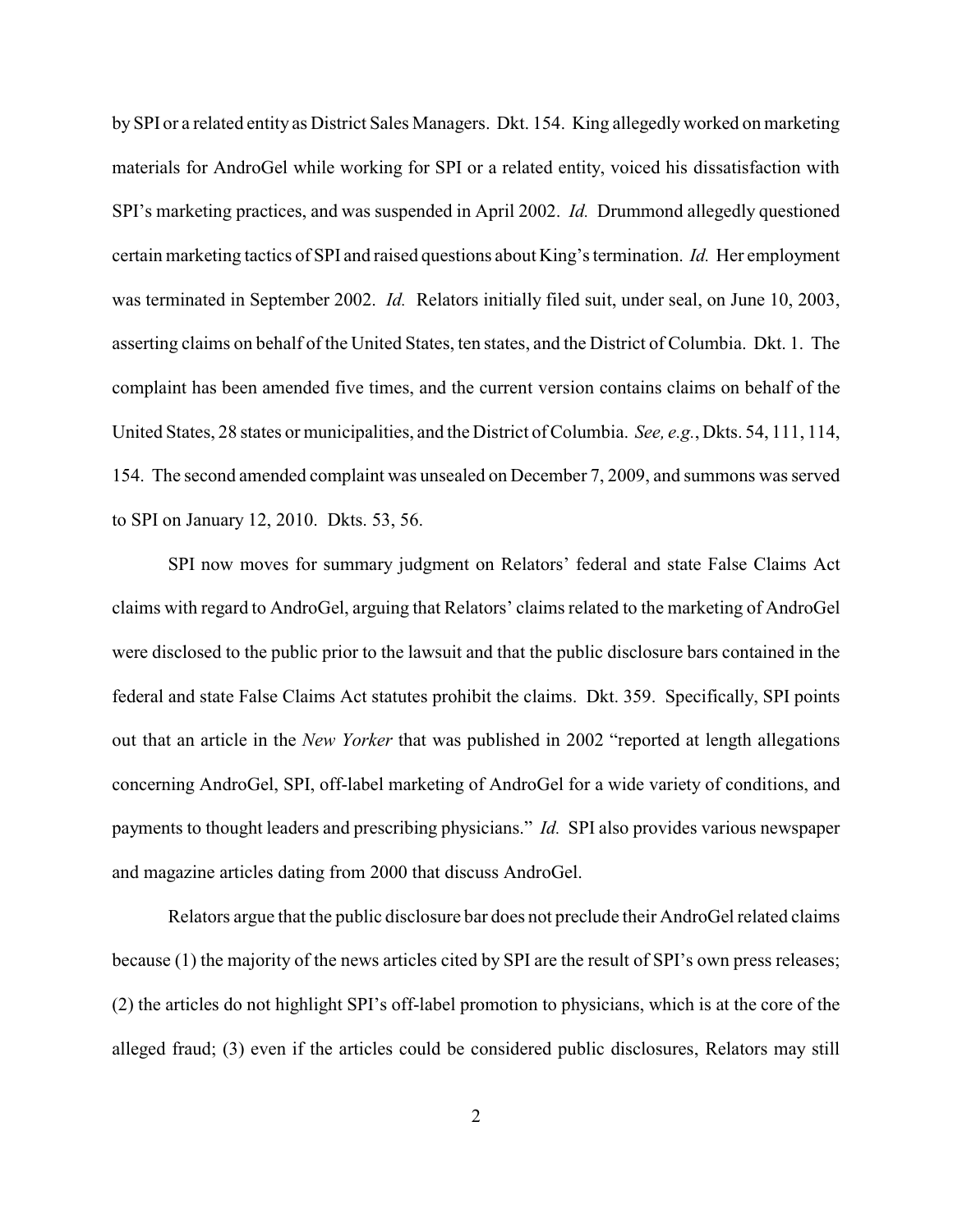pursue their claims because they are the original sources and they satisfied all pre-filing disclosure requirements. Dkt. 361.

#### **II. MOTION TO RECONSIDER**

On January 9, 2015, Relators filed a response to a motion SPI had filed requesting to extend the page limit for its reply to Relators' response to SPI's motion for summary judgment. Dkt. 369. In the response to the motion to extend the page limit, Relators stated that they were not opposed to the court extending SPI's page limit on the reply *if* the court would allow Relators to file a surreply. *Id.* The only justification given for the need to file a surreply was that the reply would be lengthy (thirteen pages). *See id.* The court did not deem this sufficient reason for a surreply and denied the request. Dkt. 371. On January 18, 2015, Relators filed a motion to reconsider the denial of the request to file a surreply, or, in the alternative, motion to supplement the summary judgment record. Dkt. 376. In this motion, Relators actually provide valid reasons for needing to file a surreply or at least supplement the record. *See id.* SPI argues that Relators have failed to provide an extraordinary circumstances justifying reconsideration or show that the court's decision was clearly erroneous or would work a manifest injustice. Dkt. 381. SPI also points to various evidentiary issues with the documents Relators wish to provide. *See id.*

The Federal Rules of Civil Procedure do not recognize a motion for reconsideration. *Edwards v. City of Hous.*, 78 F.3d 983, 995 (5th Cir. 1996). However, motions that challenge a prior judgment on the merits are treated as either a Rule 59(e) or Rule 60(b) motion. *Id.* "If the motion is served within [28] days of the rendition of judgment, the motion falls under Rule 59(e); if it is served after that time, it falls under Rule 60(b)." *Ford Motor Credit Co. v. Bright*, 34 F.3d 322, 324 (5th Cir. 1994). Here, the motion was filed within 28 days, so the court considers it pursuant to Rule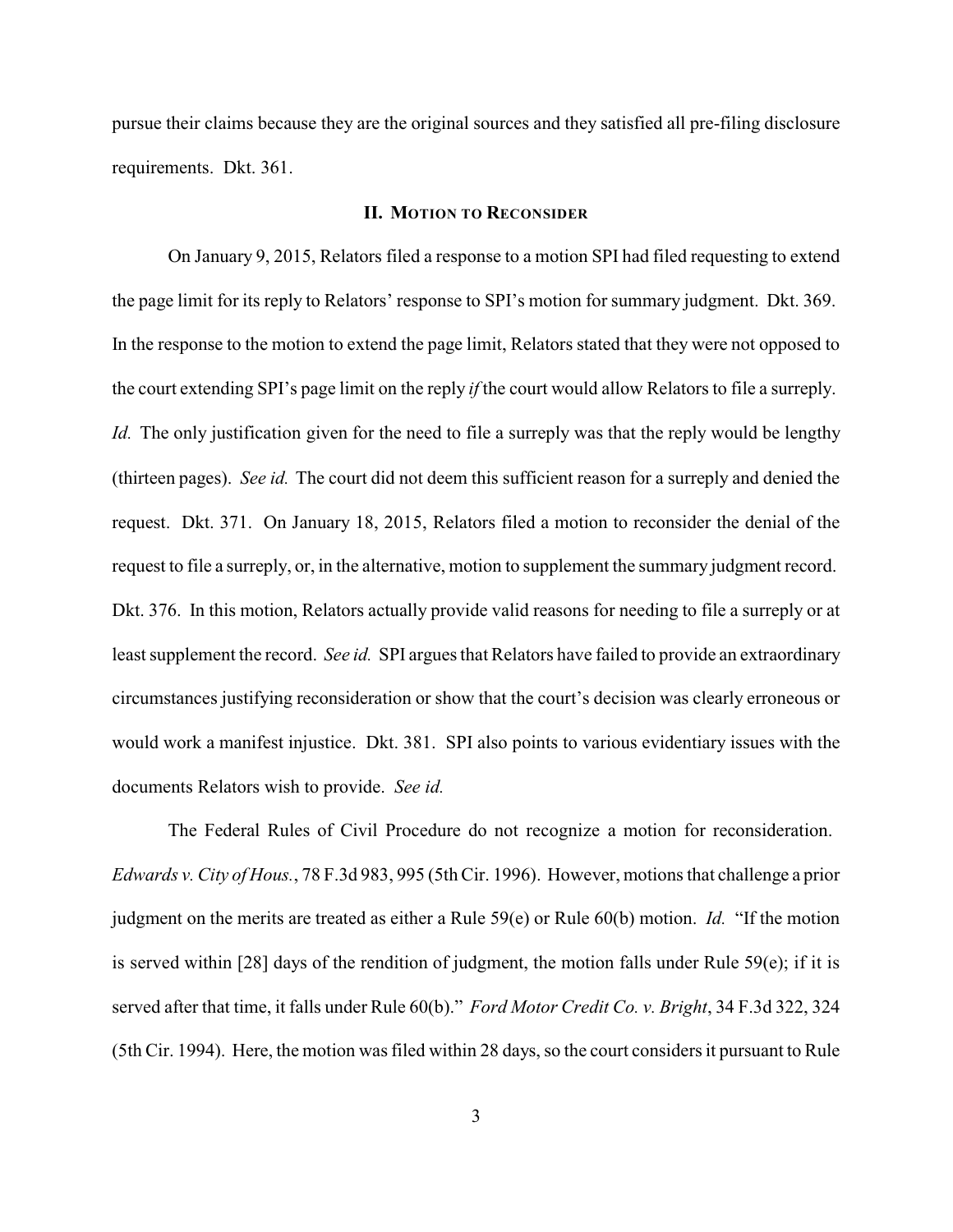59(e). A "motion to alter or amend the judgment under Rule 59(e) 'must clearly establish either a manifest error of law or fact or must present newly discovered evidence' and "cannot be used to raise arguments which could, and should, have been made before the judgment issued.'" *Rosenzweig v. Azurix Corp.*, 332 F.3d 854, 864 (5th Cir. 2003) (quoting *Simon v. United States*, 891 F.2d 1154, 1159 (5th Cir. 1990)).

Relators have failed to meet their burden with respect to the court reconsidering its order denying Relators' motion to file a surreply, as there was no manifest error of law in the court's decision not to allow a surreply, and Relators have pointed to no new newly discovered evidence. However, the court will consider the supplemental materials as a supplement to the summary judgment record, to the extent the evidence is valid. Relators' motion to reconsider is DENIED, but the alternative request to supplement the summary judgment record is GRANTED.

#### **III. Legal Standards**

## **A. Motion for Summary Judgment**

Summary judgment is proper if "the pleadings, depositions, answers to interrogatories, and admissions on file, together with the affidavits, if any, show that there is no genuine issue as to any material fact and that the moving party is entitled to a judgment as a matter of law." Fed. R. Civ. P. 56(c); *see also Carrizales v. State Farm Lloyds*, 518 F.3d 343, 345 (5th Cir. 2008). The mere existence of some alleged factual dispute between the parties will not defeat an otherwise properly supported motion for summary judgment; there must be an absence of any genuine issue of material fact. *Anderson v. Liberty Lobby, Inc*., 477 U.S. 242, 247–48, 106 S. Ct. 2505 (1986). An issue is "material" if its resolution could affect the outcome of the action. *Burrell v. Dr. Pepper/Seven Up Bottling Grp., Inc.*, 482 F.3d 408, 411 (5th Cir. 2007). "[A]nd a fact is genuinely in dispute only if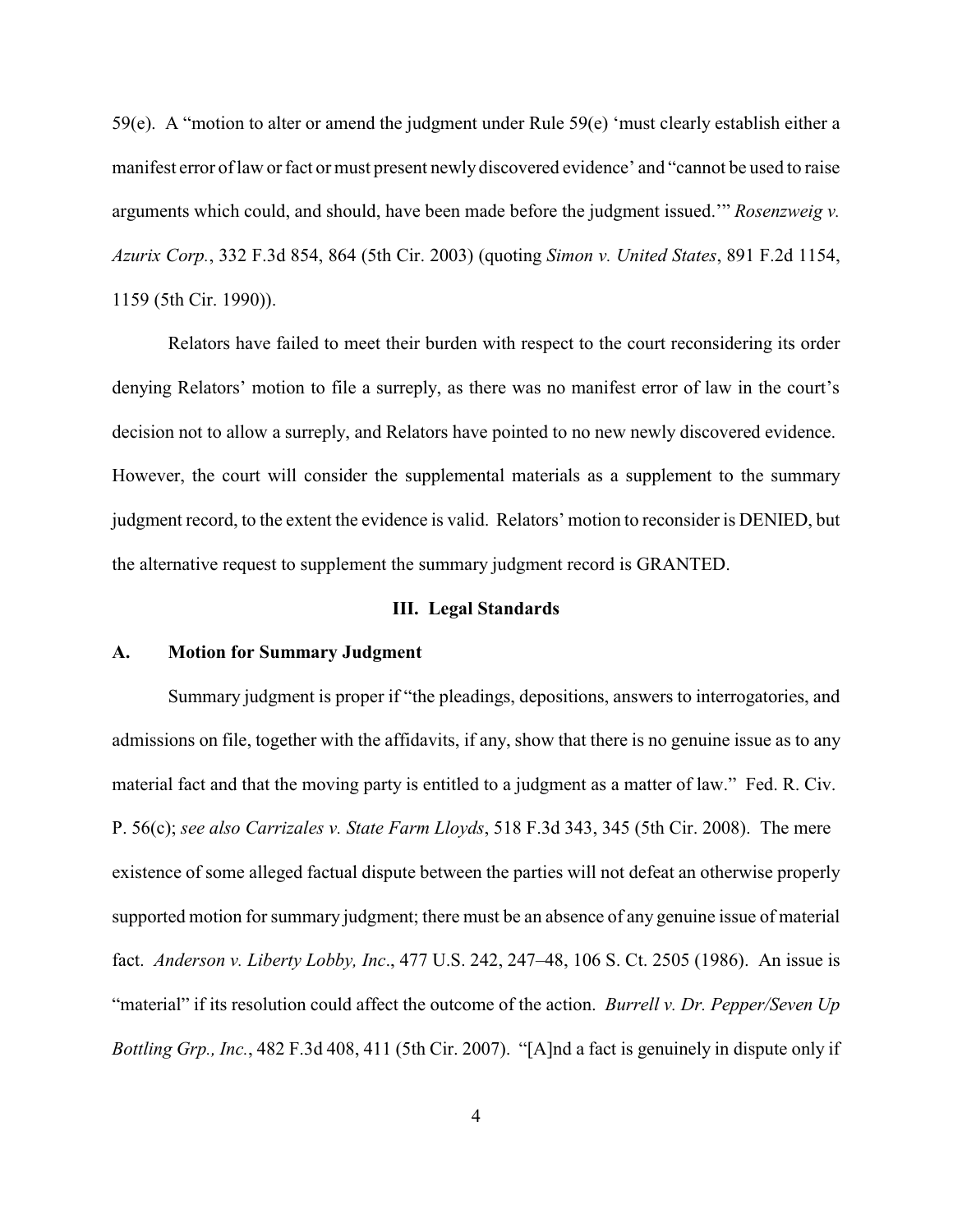a reasonable jury could return a verdict for the non-moving party." *Fordoche, Inc. v. Texaco, Inc.*, 463 F.3d 388, 392 (5th Cir. 2006).

The moving party bears the initial burden of informing the court of all evidence demonstrating the absence of a genuine issue of material fact. *Celotex Corp. v. Catrett*, 477 U.S. 317, 323, 106 S. Ct. 2548 (1986). Only when the moving party has discharged this initial burden does the burden shift to the non-moving party to demonstrate that there is a genuine issue of material fact. *Id.* at 322. If the moving party fails to meet this burden, then it is not entitled to a summary judgment, and no defense to the motion is required. *Id* . "For any matter on which the non-movant would bear the burden of proof at trial . . . , the movant may merely point to the absence of evidence and thereby shift to the non-movant the burden of demonstrating by competent summary judgment proof that there is an issue of material fact warranting trial." *Transamerica Ins. Co. v. Avenell* , 66 F.3d 715, 718–19 (5th Cir. 1995); *see also Celotex*, 477 U.S. at 323–25. To prevent summary judgment, "the non-moving party must come forward with 'specific facts showing that there is a genuine issue for trial.'" *Matsushita Elec. Indus. Co., Ltd. v. Zenith Radio Corp.*, 475 U.S. 574, 587, 106 S. Ct. 1348 (1986) (quoting Fed. R. Civ. P. 56(e)).

When considering a motion for summary judgment, the court must view the evidence in the light most favorable to the non-movant and draw all justifiable inferences in favor of the nonmovant. *Envtl. Conservation Org. v. City of Dallas, Tex.*, 529 F.3d 519, 524 (5th Cir. 2008). The court must review all of the evidence in the record, but make no credibility determinations or weigh any evidence; disregard all evidence favorable to the moving party that the jury is not required to believe; and give credence to the evidence favoring the non-moving party as well as to the evidence supporting the moving party that is uncontradicted and unimpeached. *Moore v. Willis Ind. Sch.*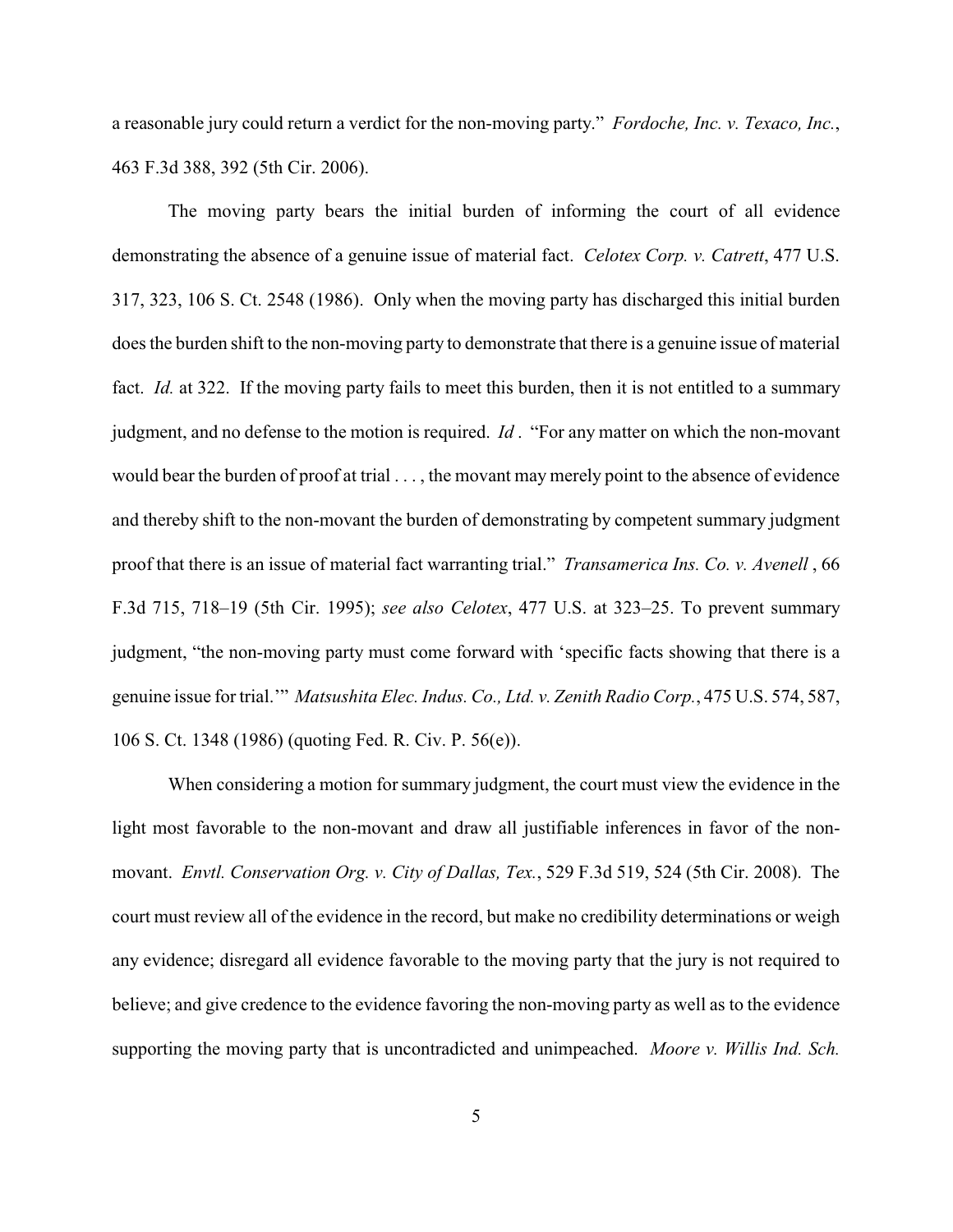*Dist.*, 233 F.3d 871, 874 (5th Cir. 2000). However, the non-movant cannot avoid summaryjudgment simply by presenting "conclusory allegations and denials, speculation, improbable inferences, unsubstantiated assertions, and legalistic argumentation." *TIG Ins. Co. v. Sedgwick James of Wash.*, 276 F.3d 754, 759 (5th Cir. 2002); *Little v. Liquid Air Corp.*, 37 F.3d 1069, 1075 (5th Cir. 1994) (en banc). By the same token, the moving party will not meet its burden of proof based on conclusory "bald assertions of ultimate facts." *Gossett v. Du-Ra-Kel Corp.*, 569 F.2d 869, 872 (5th Cir. 1978); *see also Galindo v. Precision Am. Corp.*, 754 F.2d 1212, 1221 (5th Cir. 1985).

#### **B. False Claims Act Public Disclosure Bar**

## **1. Federal False Claims Act**

Under the applicable version of the federal False Claims Act, courts cannot exercise jurisdiction "over an action under this section based upon the public disclosure of allegations or transactions in a criminal, civil, or administrative hearing, or in a congressional, administrative, or Government Accounting Office report, hearing, audit, or investigation, or from the news media, unless the action is brought by the Attorney General or the person bringing the action is an original source of the information." 31 U.S.C.  $\S 3730(e)(4)(A)$  (2006) (amended 2010) (previous text available in amendment notes).<sup>2</sup> This jurisdictional requirement may be distilled into "a three-part test, asking 1) whether there has been a 'public disclosure' of allegations or transactions, 2) whether the qui tam action is 'based upon' such publicly disclosed allegations, and 3) if so, whether the

 $2$  The statute was amended in 2010, but the U.S. Supreme Court has held that the amendment is not retroactive. *Graham Cnty. Soil & Water Conservation Dist. v. United States ex rel. Wilson*, 559 U.S. 280, 283 n.1, 130 S. Ct. 1396 (2010). Under the current version, a court must "dismiss an action or claim . . . "if substantially the same allegations or transactions as alleged in the action or claim were publicly disclosed  $- \dots$  from the news media, unless the action is brought by the Attorney General or the person bringing the action is an original source of the information." 31 U.S.C.A.  $\S 3730(e)(4)(A)$ .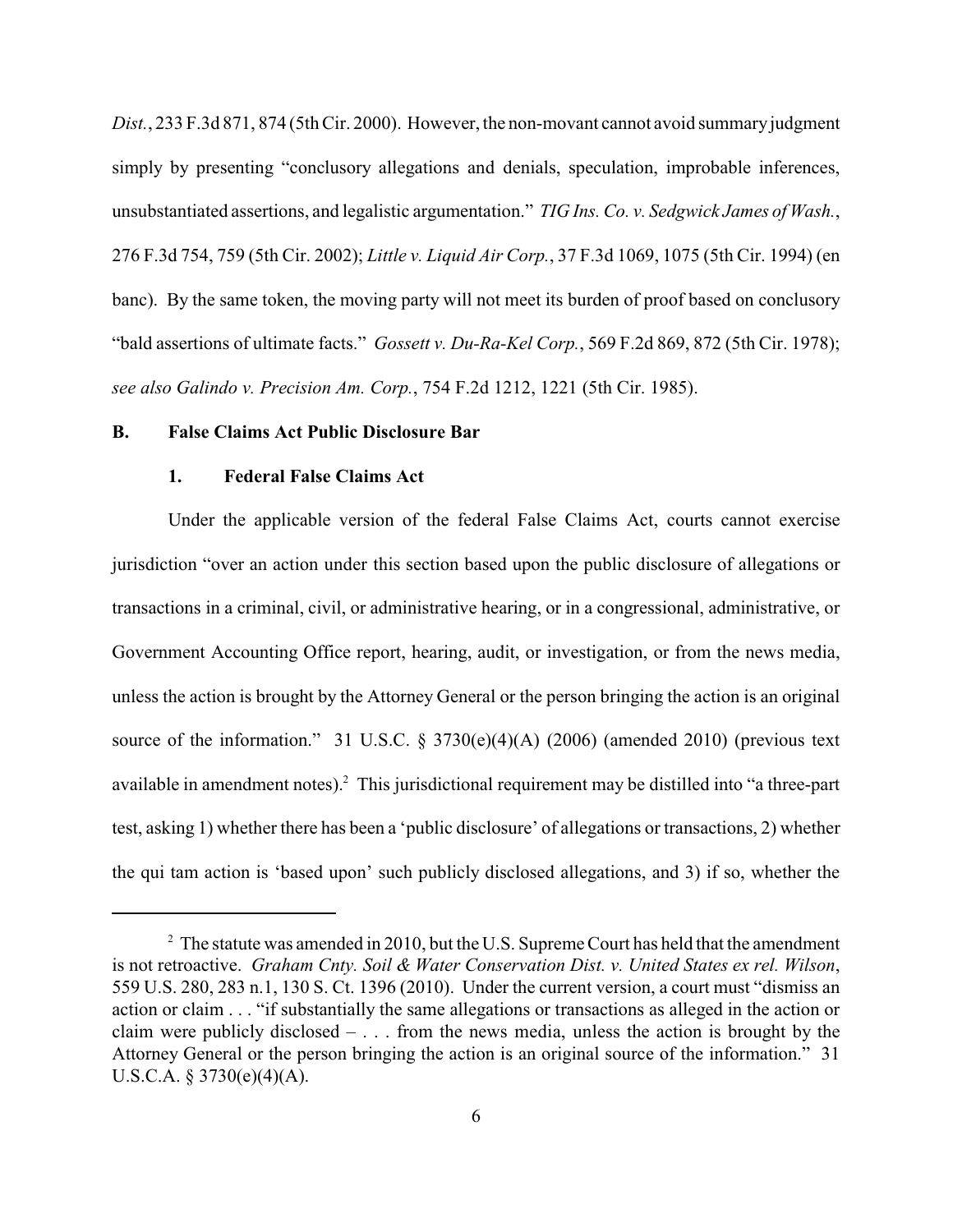relator is the 'original source' of the information." *Fed. Recovery Servs., Inc. v. United States*, 72 F.3d 447, 450 (5th Cir. 1995). The "jurisdictional nature of the original-source requirement is clear *ex visceribus verborum*" and "speaks to the power of a particular court" and the "substantive rights of the parties." *Rockwell Int'l Corp. v. United States*, 549 U.S. 457, 468, 127 S. Ct. 1397 (2007) (citations and quotations omitted).

A disclosure is a "public disclosure" if it "alerted the government to the industry-wide nature of the fraud and enabled the government to readily identify wrongdoers through an investigation." *United States ex rel. Jamison v. McKesson Corp.*, 649 F.3d 322, 329 (5th Cir. 2011) (quoting *In re Natural Gas Royalties*, 562 F.3d 1032, 1039 (10th Cir. 2009)). The disclosures must provide enough specific details to "'set the government on the trail of the fraud' and ensure that the government will not 'need to comb through myriad transactions performed by various types of entities in search of potential fraud.'" *Id.*(quoting *In re Natural Gas Royalties*, 562 F.3d at 1042–43). Moreover, it must disclose both "the true state of the facts" and that "the defendants represented the facts to be something other than what they were." *United States ex rel. Reagan v. E. Tex. Med. Ctr. Reg'l Healthcare Sys.*, 384 F.3d 168, 174 (5th Cir. 2004) (citing *United States ex rel. Minn. Ass'n of Nurse Anesthetists v. Allina Health Sys. Corp.*, 276 F.3d 1032, 1048–49 (8th Cir. 2002)).

A qui tam action cannot be "based upon" publicly disclosed allegations. Courts look to the "original complaint to define the scope of [the relator's] action and to determine whether it was based on public disclosures of allegations or transactions." *Jamison*, 649 F.3d at 328 . This is because an amended complaint "cannot 'be used to create jurisdiction retroactively where it did not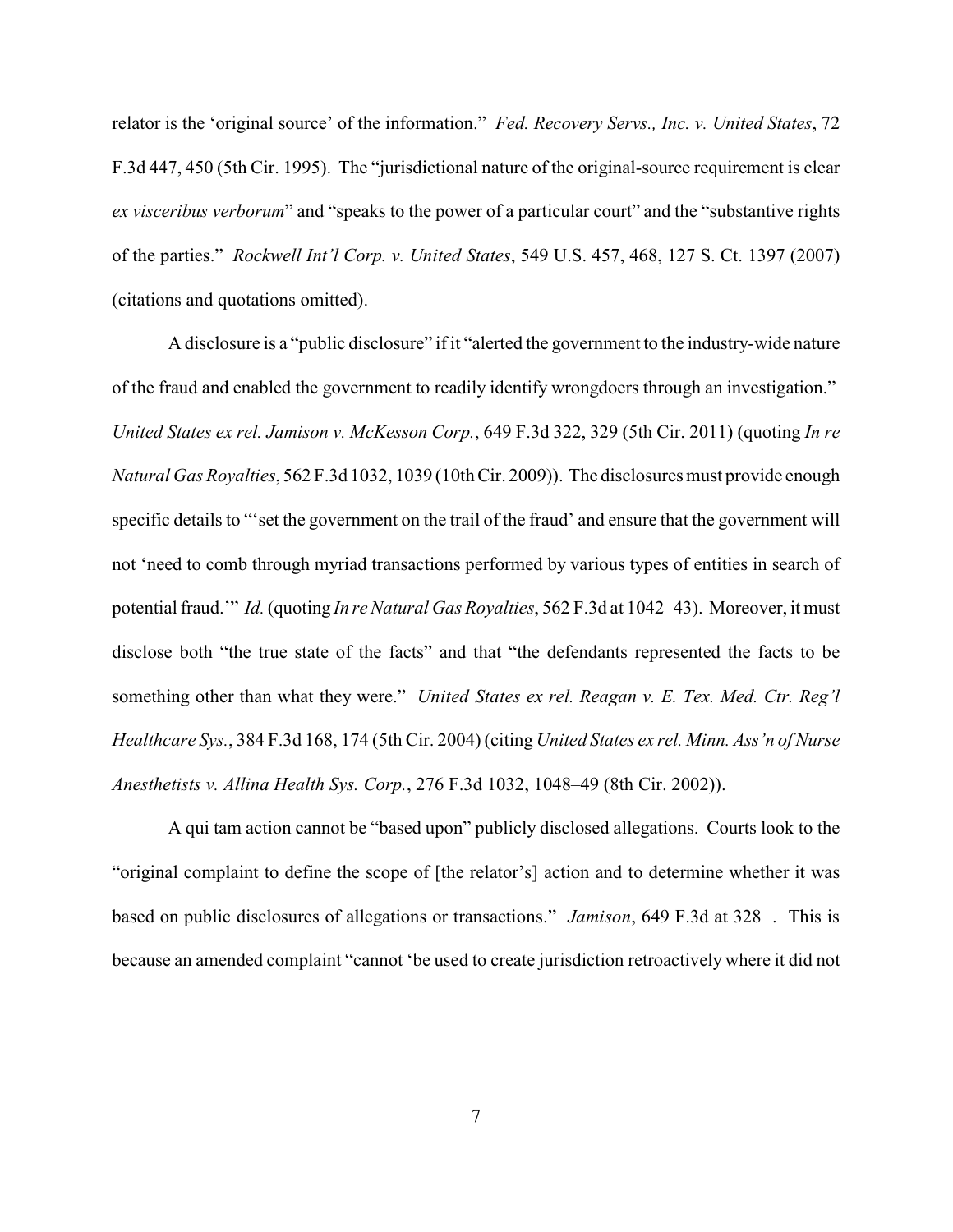previously exist."<sup>3</sup> *Id.* (quoting *Aetna Cas. & Sur. Co. v. Hillman*, 796 F.2d 770, 775 (5th Cir. 1986)). The "public disclosures need not name particular defendants so long as they 'alerted the government to the industry-wide nature of the fraud and enabled the government to readily identify wrongdoers through an investigation.'" *Id.* at 329 (quoting *In re Natural Gas Royalties*, 562 F.3d 1032, 1039 (10th Cir. 2009)).

If a court finds that the qui tam action was based upon publicly disclosed allegations, a court may still exercise jurisdiction if the relator is an "original source" of the information. An "original source" is "an individual who has direct and independent knowledge of the information on which the allegations are based and has voluntarily provided the information to the Government before filing an action under this section which is based on the information." 31 U.S.C. § 3730(E)(4)(B) (2006) (amended 2010) (previous text available in amendment notes). The "information on which the allegations are based" component of the definition of "original source" refers to the relator's allegations, not the publicly disclosed allegations. *Rockwell Int'l Corp.*, 549 U.S. at 472–73. The term "'allegations' is not limited to the original complaint. It includes (at a minimum) the allegations in the original complaint *as amended*."<sup>4</sup> *Id.* at 473. The relator's "direct and independent

 $3\,$  An amendment can, however, cause a court to lose jurisdiction of a False Claims Act claim. *See Jamison*, 649 F.3d at 328 (explaining *Rockwell*'s holding). Relators insist that considering the original complaint when analyzing whether the allegations are based on the public disclosure "ignores Supreme Court precedent and numerous authorities to the contrary." Dkt. 376-1. However, the Supreme Court precedent cited, *Rockwell*, was considering only the "original source" requirement, not whether the allegations were based upon a public disclosure. *See generally Rockwell*, 549 U.S. 457 (noting that it granted *certiorari* to consider whether the respondent was an "original source").

<sup>&</sup>lt;sup>4</sup> If it were limited to the original complaint, a relator could plead a trivial theory for which he or she had some knowledge but then amend to include a different fraudulent scheme that was already in the public domain. *Rockwell Int'l Corp.*, 549 U.S. at 473. "[N]ew allegations regarding a fundamentally different fraudulent scheme require reevaluation of the court's jurisdiction." *Id.*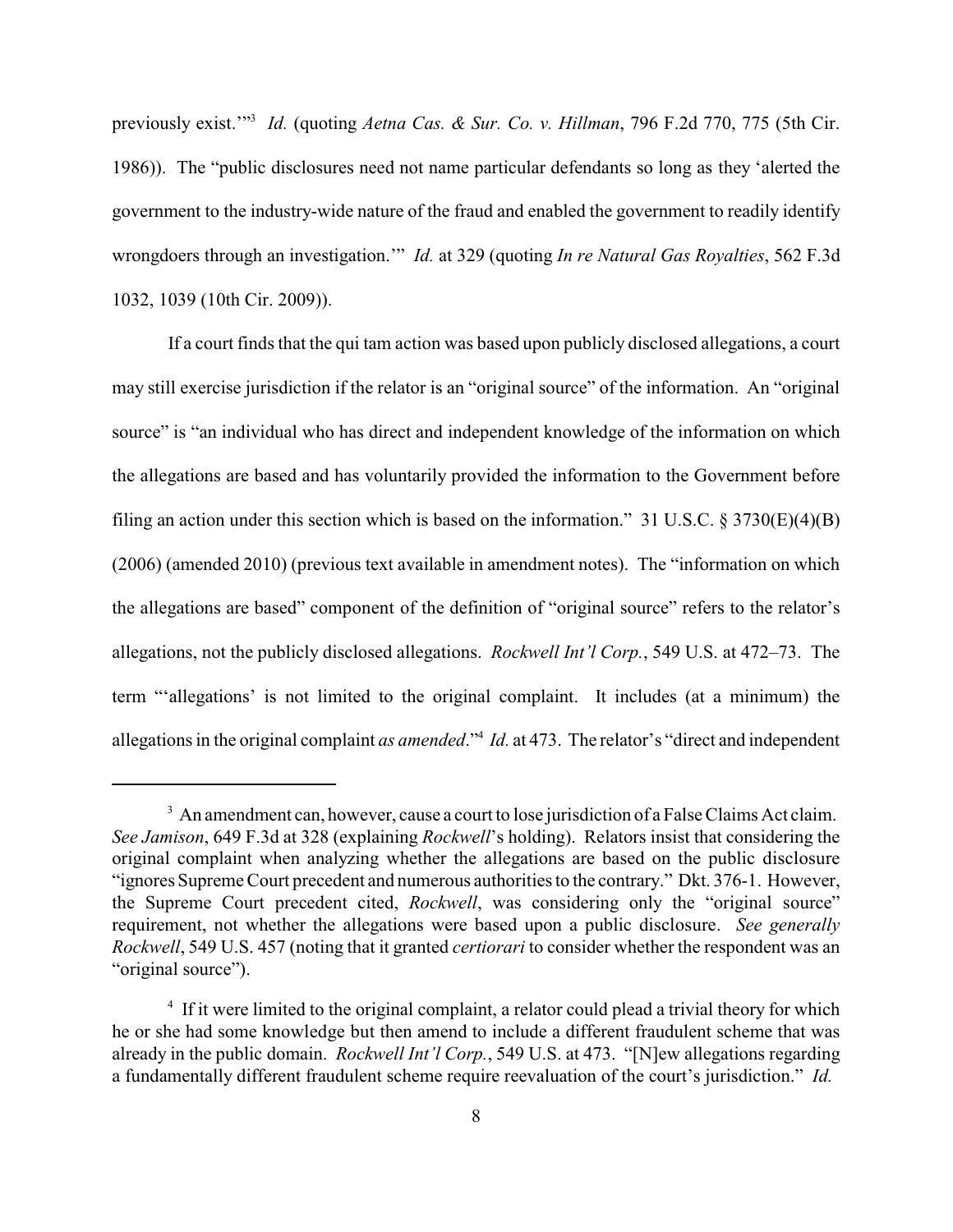knowledge" must be "derived from the source without interruption or gained by the relator's own efforts rather than learned second-hand through the efforts of others" and must not be "derived from the public disclosure." *Reagan*, 384 F.3d at 177. The relator must also "'demonstrate that he or she has "voluntarily provided the information to the Government before filing" his or her qui tam action.'" *Id.* (quoting *United States ex rel. Laird v. Lockheed Martin Eng'g & Sci. Servs., Co.*, 336 F.3d 346, 352 (5th Cir. 2004) (quoting 31 U.S.C. § 3730(e)(4)(B))). Disclosure "to the United States Attorney, FBI, other suitable law enforcement office, or the agency or official responsible for the particular claim in question" qualifies as providing the information "to the Government." *Id.* at 175.

#### **2. State False Claims Acts**

SPI asserts that its motion applies equally to Relators' allegations under the state False Claims Act statutes because these statutes all contain a parallel public disclosure bar provision. Dkt. 359 at 5 n.4. Relators then cite to the allegedly parallel provisions in the False Claims Acts of California, Texas, and Virginia. *Id.* (citing Cal. Gov't Code § 12652(d)(3); Tex. Hum. Res. Code Ann. § 36.113(b); and Va. Code Ann. § 8.01-216.8). SPI does not provide statutory citations for any of the other states.

The California provision, as it existed at the time, indicated that a court would not have jurisdiction if an action was "based upon the public disclosure of allegations or transactions . . . by the news media, unless . . . the person bringing the action is the original source of the information." Cal. Gov't Code § 12652(d)(3) (amended 2012) (prior text in current statute notes). It defined "original source" as "an individual who has direct and independent knowledge of the information on which the allegations are based, who voluntarily provided the information to the state or political subdivision before filing an action based on that information, and whose information provided the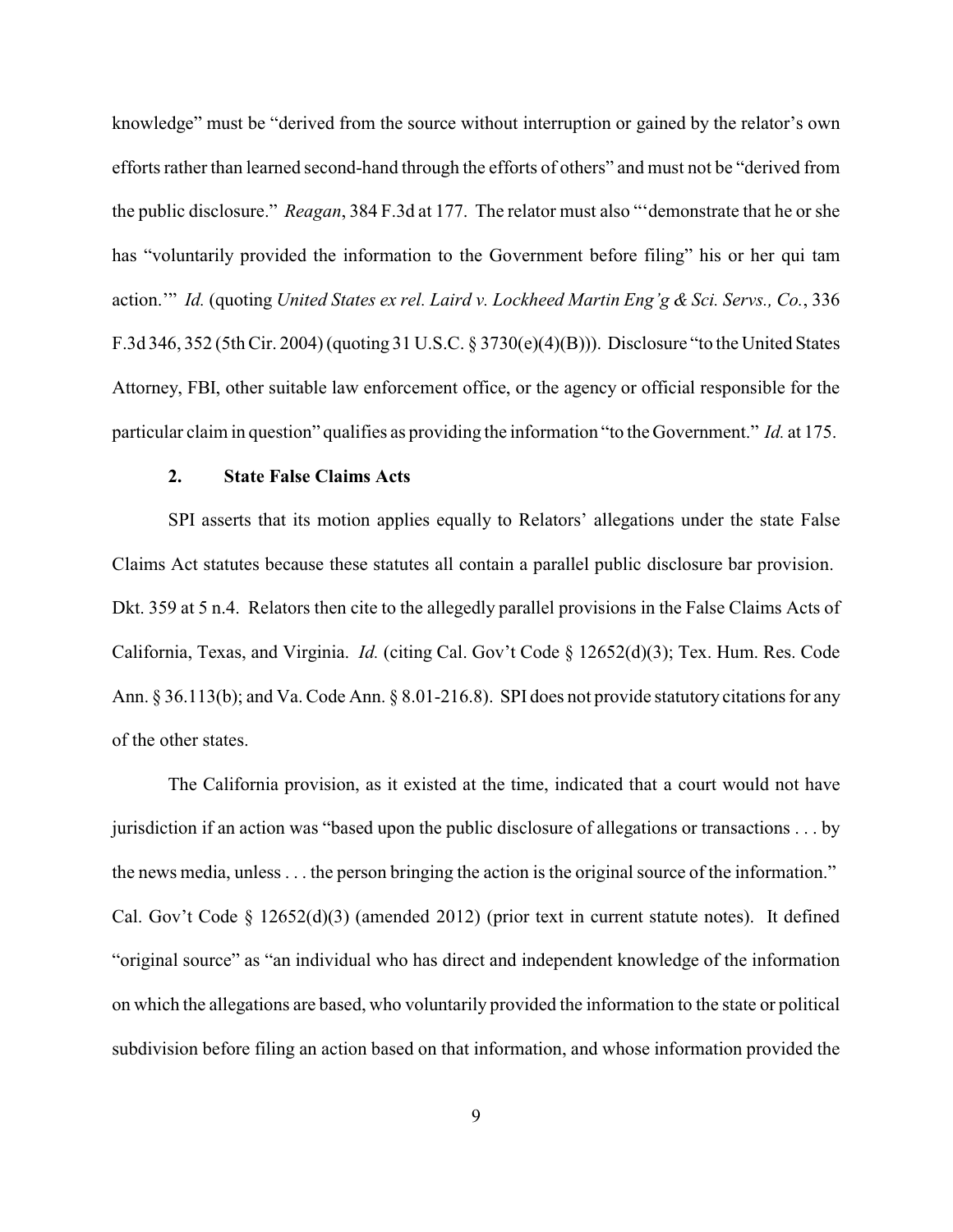basis or catalyst for the investigation, hearing, audit, or report that led to the public disclosure . . . ." *Id.* The statute was amended in 2012, but there is no indication that the amendment was meant to apply retroactively. Forthe version of the statute at issue, California courts look to cases interpreting the federal False Claims Act for guidance in interpreting California's statute because it is patterned on the federal statutory scheme. *State ex rel. Grayson v. Pac. Bell Tel. Co.*, 48 Cal. Rptr. 3d 427, 430 n.3 (Cal App. 2006). Notwithstanding the fact that the definition of "original source" in the California statute states that an original source's information must have "led to the public disclosure," the Ninth Circuit held that there was no requirement that the individual informed the government prior to the "public disclosure" to qualify as an "original source." *United States v. Johnson Cntls., Inc.*, 457 F.3d 1009, 1022 (9th Cir. 2006). This court thus applies the California statute, as it existed during the relevant time period, in the same manner it applies the federal statute.

The Texas statute, as in existed at the relevant time, indicated that a person could not bring "an action . . . that is based on the public disclosure of allegations or transactions . . . [in] the news media, unless the person bringing the action is an original source of the information." An Act Relating to Unlawful Acts Against and Criminal Offenses Involving the Medicaid Program, ch. 572, sec. 4, 2013 Tex. Sess. Law Serv. Ch. 572 (S.B. 746).<sup>5</sup> "Original source" was somebody who had "direct and independent knowledge of the information on which the allegations are based and ha[d] voluntarily provided the information to the state before filing an action under this subchapter that is based on the information." *Id.* The Texas legislature expressly indicated that the changes made to the statute in 2013 were not retroactive. *Id.* This statute is substantially similar to the applicable

 $\frac{5}{10}$ . The statute was amended on June 14, 2013. The court cites the redlined version of the bill, which includes the stricken language of the prior version of the statute.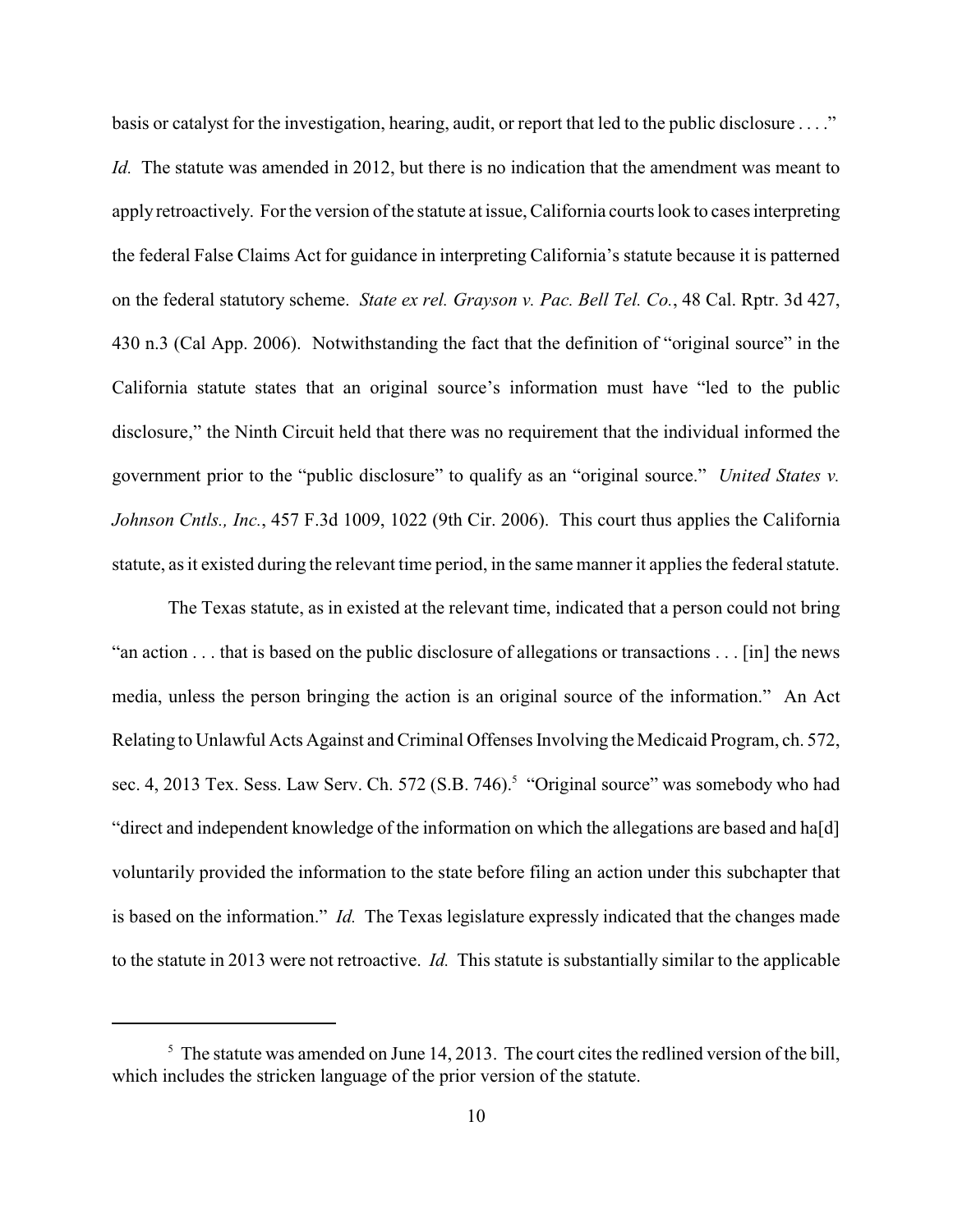version of the federal statute, with the exception of the information needing to be disclosed to the state rather than federal government. The court will thus apply the Texas statute in the same manner it applies the federal statute.

The Virginia statute, as it existed at the time, indicated that a court would not have jurisdiction over an action "based on the public disclosure of allegations or transactions . . . [in] the news media, unless . . . the person bringing the action is an original source of the information." Va. Code Ann. § 8.01-216.8 (amended 2011) (prior text in current statute notes). An "original source" is "an individual who has direct and independent knowledge of the information on which the allegations are based and has voluntarily provided the information to the Commonwealth before filing an action under this article that is based on the information." *Id.* Thus the Virginia statute, like the Texas statute, is substantially similar to the federal statute and will be applied in the same manner.

## **IV. LEGAL ANALYSIS**

The court will first consider whether the public disclosure bar in the relevant version of the federal False Claims Act prohibits it from exercising jurisdiction over the federal False Claims Act claims relating to AndroGel. Then, it will consider SPI's motion for summary judgment with regard to the state False Claims Act statutes.

# **A. Was There a Public Disclosure?**

According to SPI, the news media disclosed allegations that AndroGel was being promoted improperlymultiple times before Relators filed suit in June 2003. Dkt. 359. SPI cites to articles that discuss AndroGel in the *Baltimore Sun*, *CBS HealthWatch*, *American Medical News*, *Newsday*, *Washington Post*, *Star-Ledger*, *Biotech Business*, *Denver Post*, *DG News*, *Los Angeles Times*,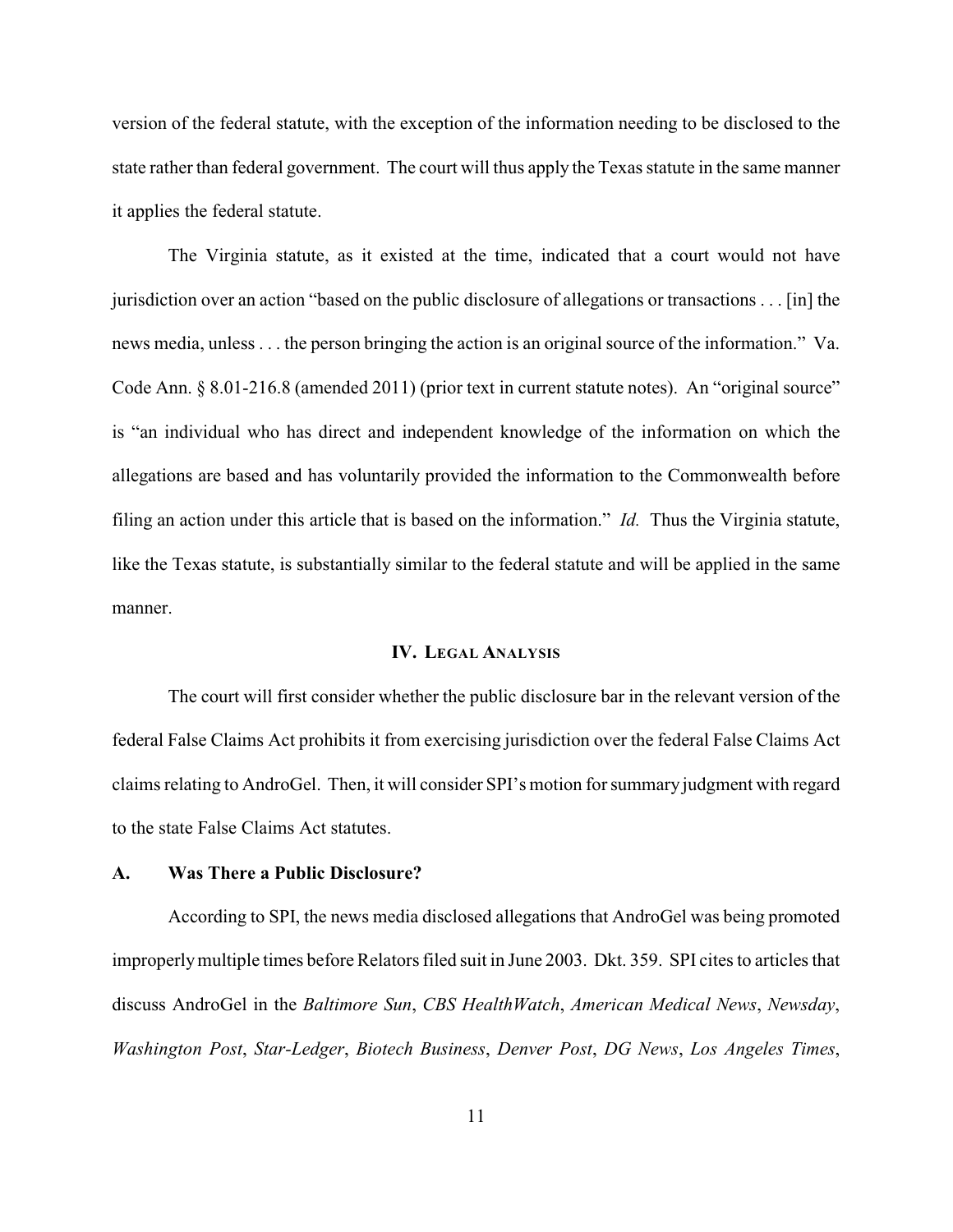*Philadelphia Inquirer*, *American Medical News*, and the *New Yorker*. *Id.* Relators contend that these articles cannot be considered public disclosures because (1) they are, for the most part, a result of a pre-launch press release campaign by SPI; and (2) the one article that was not the result of this campaign, the *New Yorker* article, does not contain information about the core of SPI's alleged offlabel marketing fraud—that SPI's sales force promoted AndroGel off-label to prescribing physicians. Dkt. 361. Additionally, Relators contend that none of the articles discuss the kickbacks alleged in Relators' fifth amended complaint. *Id.*

The court must first consider whether these publications were sufficient to set the government on the trail of the fraud. The *New Yorker* article, entitled "Hormones for Men: Is Male Menopause a Question of Medicine or of Marketing?," discusses advertisements for male menopause that were paid for by Unimed, "a division of the Belgian conglomerate Solvay." Dkt. 359, Ex. 1. It notes that Unimed makes AndroGel. *Id.* The article discusses the possibility of the pharmaceutical industry "inventing" diseases, such as andropause or male menopause. *Id.* It highlights a doctor that took out an advertisement about testosterone deficiency and urged men who were experiencing a low sex drive or low energy to have their testosterone levels checked at his clinic. The advertisement and the tests were allegedly underwritten by a Unimed educational grant. *Id.* Once at this physician's clinic, men completed a questionnaire, again provided by Unimed, that has ten questions about things such as being sad or grumpy, having a decreased sex drive or decreased enjoyment in life, and having a decreased libido. *Id.* The physician prescribed AndroGel to treat men with these symptoms of "andropause" even when their total testosterone levels were normal.<sup>6</sup> Id.

 $6\sigma$  This physician admitted to using AndroGel preventatively "for middle-aged men whose testosterone levels were in the lower quarter of the normal range." *Id.*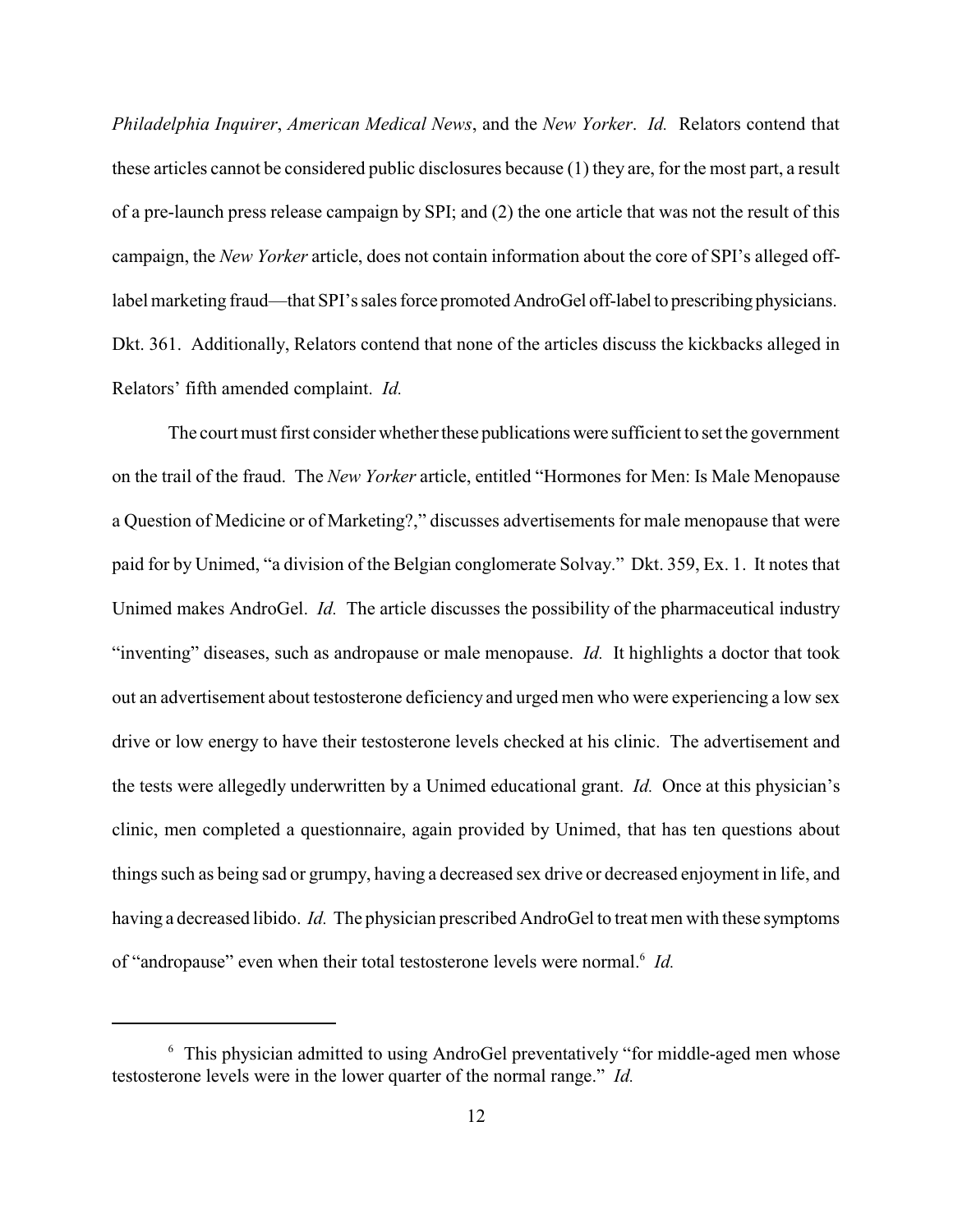The article points out that a physician may prescribe a drug for any clinical condition once it is approved by the FDA, but that the "FDA prohibits drug companies from advertising 'off label' uses," and "andropause" was not an approved use. *Id.* It also discusses an andropause conference convened by the Endocrine Society that was solely financed by a Unimed/Solvay grant. *Id.* Nine out of the thirteen panelists in the final group had "significant financial ties to Unimed/Solvay. *Id.* The panel ultimately recommended that patients over fifty should be screened with a questionnaire about andropause and, if they had symptoms and tests confirmed testosterone below a certain level, they would (with some caveats) benefit from testosterone treatment. *Id.* These recommendations disclosed the educational grant but not the financial ties that the majority of the panelists had to Unimed/Solvay. *Id.* The article then discusses scientific research indicating that testosterone levels actually vary widely among men, even very young men, and that the commercial tests to measure testosterone levels are often unreliable. *Id.* It also points out that there is "a lot of uncertainty about the effects of age-related lowering of testosterone," questions about testosterone's effectiveness for preventing bone fractures, and points to many "worrisome" side effects of testosterone treatment.

*Id.*

This article alone, without considering the others, is enough to put the FDA on the trail of fraud.<sup>7</sup> The court will consider it a public disclosure.

The court discusses only the *New Yorker* article in this order because the *New Yorker* <sup>7</sup> article essentially covers all of the information contained in the other articles. *Compare* Dkt. 359 Ex. 1, *with* Dkt. 359, Exs. 2–15. The court is not persuaded by Relators' argument that the court cannot consider the other articles because they were part of SPI's public relations campaign. *See* Dkt. 361 (asserting this argument). There is no question that these articles were in the "news media," which is what the statute requires; who provided them to the news media is irrelevant.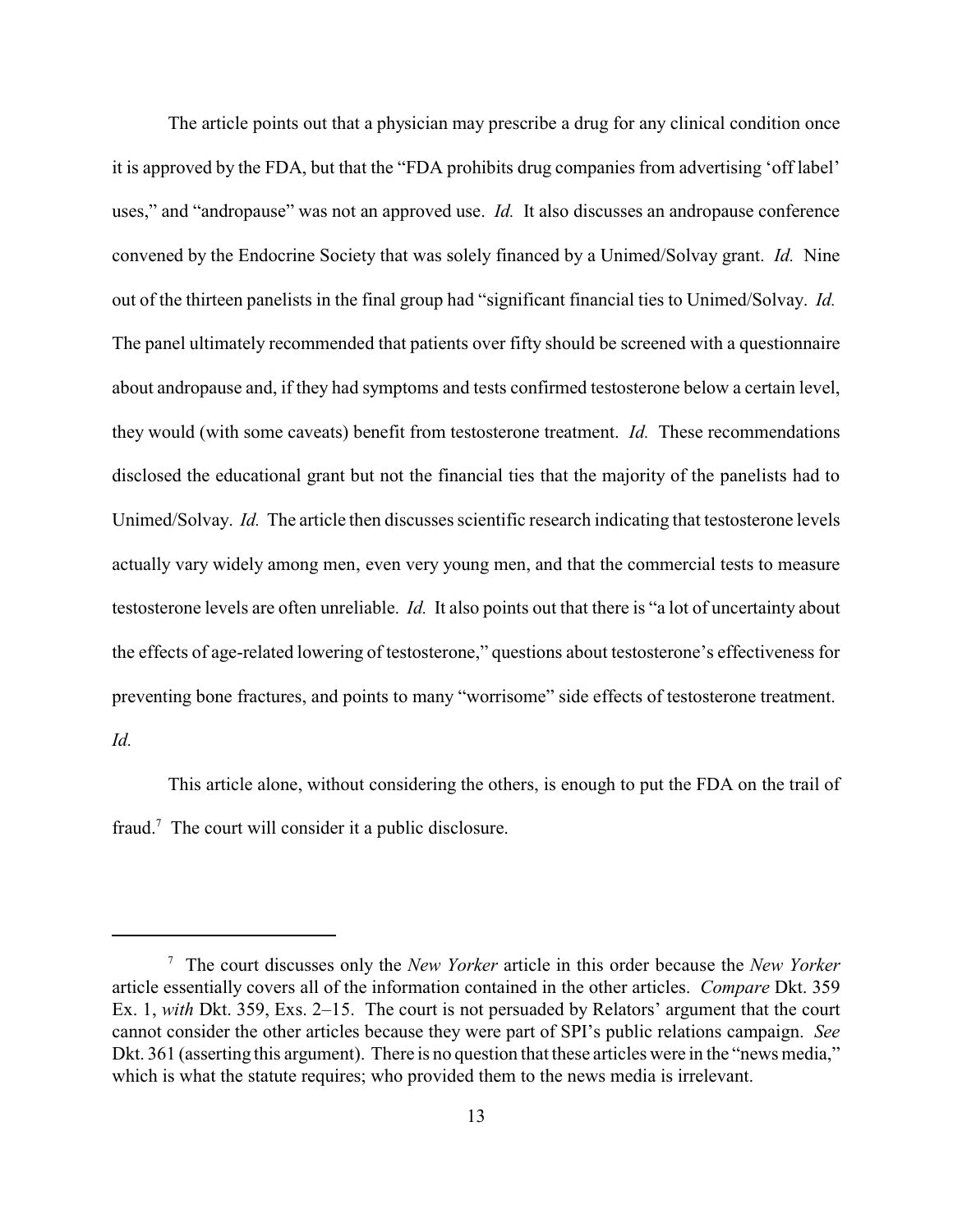# **B. Are the Allegations "Based Upon" the Public Disclosure?**

The court must next compare the public disclosure to the allegations in the original complaint to determine if the allegations are based on the public disclosure. Relators argue that their allegations cannot be based on the *New Yorker* article or any of the other articles because these articles do not discuss kickbacks and off-label marketing. Dkt. 361. Relators contend, in fact, that none of the articles gets close to implying or expressing the idea that the behavior highlighted results in fraud on the Government. Dkt. 376-1.

The original complaint discusses "rampant fraud perpetrated against Medicaid and other federal programs, through aggressive off-label marketing and kickback schemes." Dkt. 1. It alleges that SPI "deliberately misinformed doctors about the improved indications of its drugs, trained doctors to misstate diagnoses so that payment would be approved for unapproved uses, and gave kickbacks to doctors in exchange for prescribing various drugs." *Id.* Paragraph 8 of the original complaint describes Relators' original allegations with regard to AndroGel. *Id.* It alleges that AndroGel was approved for the treatment of hypogonadism, but that Solvay marketed it for the treatment of depression and "repeatedly marketed Androgel to doctors by making the extraordinary claim that Androgel should be prescribed for males who had *normal testosterone levels.*" *Id.* Paragraph 9 indicates that SPI bribed physicians to use its drugs with speaker programs, honoraria, Dine-N-Dashes, Lunch-N-Learns, and other programs, to "lock in patient referrals." *Id.*

The *New Yorker* article indicates that Unimed/Solvay was promoting AndroGel, at least indirectly, for the treatment of andropause, which the article highlights was not an approved use. The physician highlighted in the article states that he prescribed the drug even to patients without low testosterone. And, the article hints at kickbacks by noting that the physicians on the Endocrine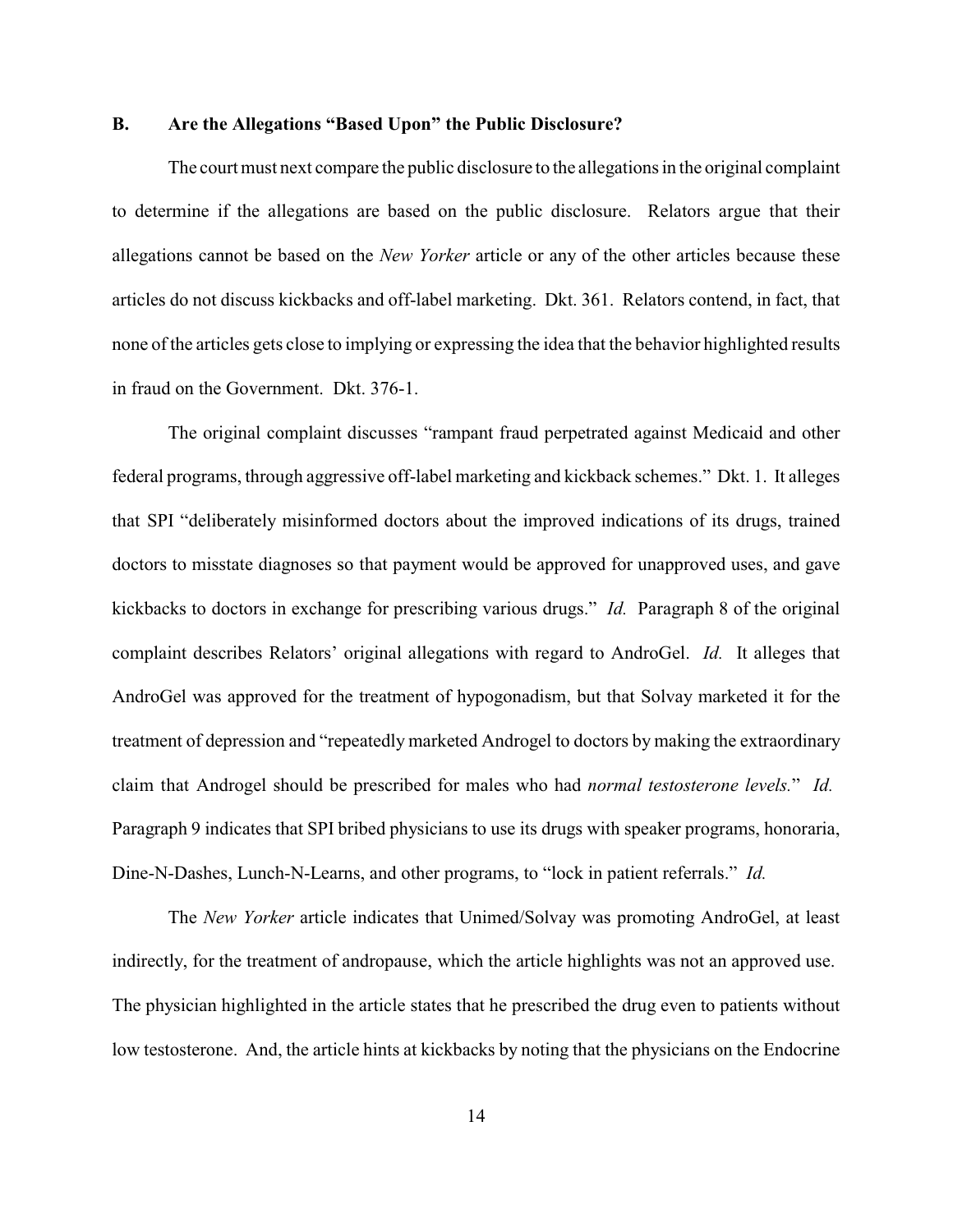Society has "financial ties" to Unimed/Solvay. While this does not perfectly mirror everything alleged in the original complaint, and it does not directly state that the highlighted activities could result in false claims, there are certainly enough similarities for the court to conclude that the allegations are based on the public disclosure. It is not necessary for the disclosure to connect all the dots or reach legal conclusions, it just has to set the government on the trail of fraud. Being on the trail of fraud is not the same as highlighting exactly how the alleged wrongdoing resulted in defrauding the government.

#### **C. Were Relators the Original Source?**

Relators argue that even if there were a public disclosure, they may still pursue their AndroGel related claims because they are original sources. Dkt. 361. The assert that they had direct and independent knowledge of AndroGel's marketing and fulfilled the pre-filing disclosure requirements. *Id.*

SPI argues, however, that Relators failed to fulfill their pre-filing disclosure requirements and that the original source exception therefore cannot apply. Dkt. 359. They point out that King and Drummond both testified during depositions that they were unaware of or could not remember making any written disclosure to any governmental entity prior to filing the lawsuit. *Id.* SPI concedes that Relators executed and submitted the mandatory disclosure statement required at the time they filed suit, but argues that this disclosure does not fulfill the pre-filing voluntary disclosure requirement. *Id.* Finally, SPI asserts that Relators cannot satisfy the direct and independent knowledge prong because the original complaint does not contain any details about the promotion of AndroGel for the wide-ranging off-label uses detailed in later complaints, or the kickbacks related to AndroGel promotion discussed in later complaints, yet Relators no longer worked at SPI after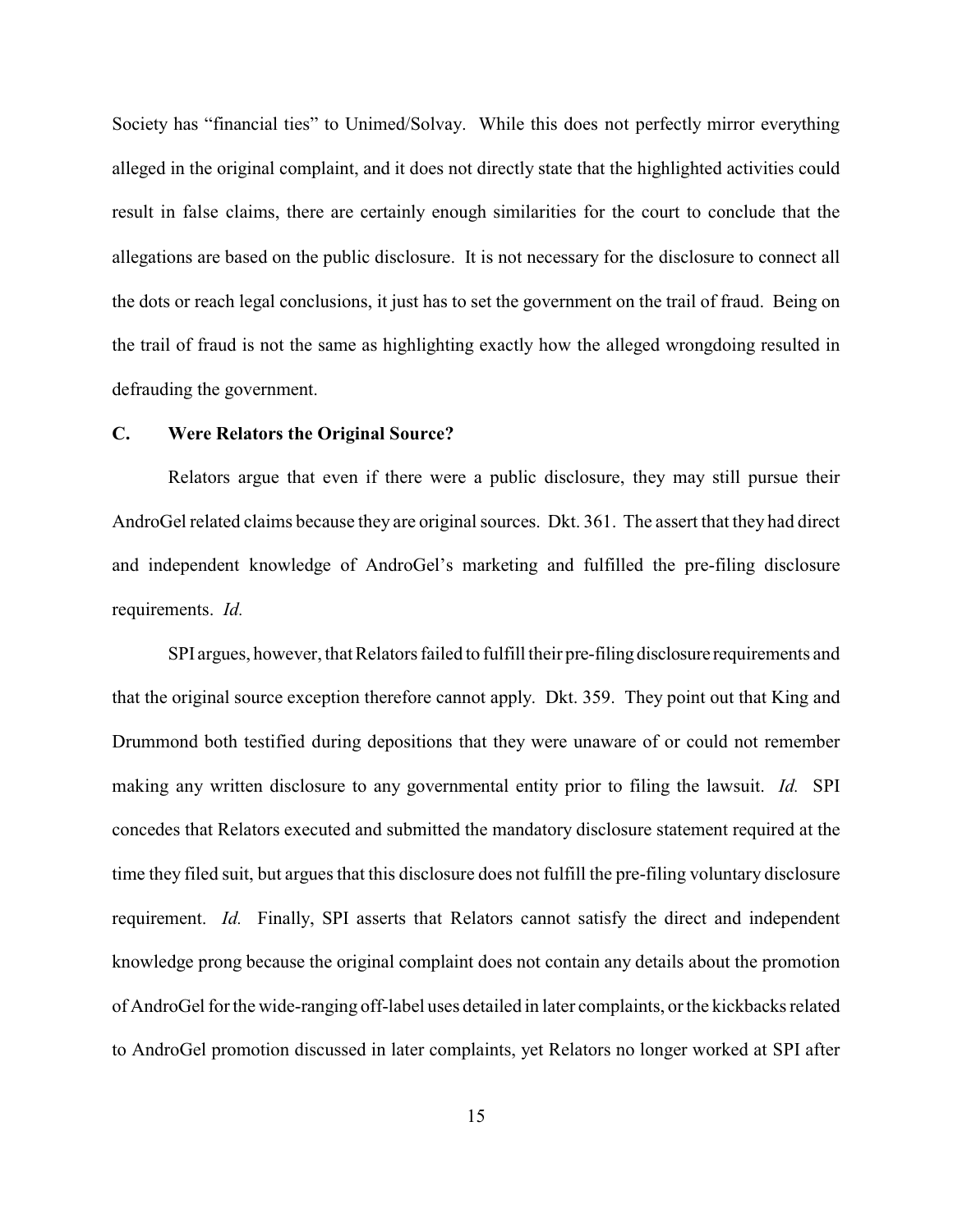filing the original complaint and thus had no way of supplementing their direct and independent knowledge to flesh out these allegations. *Id.* SPI contends that Relators instead based subsequent allegations on documents produced in response to civil investigations in Texas and Virginia long after the suit was filed. *Id.* SPI argues that Relators "cannot claim that they are 'original source[s] if they base their claims on "information that did not even exist at the time of their termination."'" *Id.* (quoting *United States ex rel. Fitzgerald v. Novation, LLC*, No. 3:03-CV-1589-N, 2008 WL 9334966, at \*4 (N.D. Tex. Sept. 17, 2008)).

Relators assert that they both had access to company strategy, messaging, and sales techniques as well as a number of documents supporting their claims against SPI as district managers. Dkt. 361 at 16. They supervised and enforced SPI's drug promotion policies and were privy to the plans of other managers. *Id.* Relators claim that their independent and direct knowledge is demonstrated by both their deposition testimony and the documents they preserved from their employment at SPI. Relators then cite testimony in which King stated that, during his time at SPI, SPI was "very committed" to andropause and believed you should treat the symptoms regardless of testosterone levels shown in blood work. Dkt. 361, Ex. 8 at 426–27, 531. Drummond also testified that during her time at SPI, her sales representatives advised doctors to treat the symptoms of andropause regardless of test results. Dkt. 361, Ex. 52 at 406. Relators point to various deposition testimony and documents that were in the possession of Relators when they left SPI that support offlabel claims related to HIV, Depression, and Erectile Dysfunction, and that relate to the kickback claims in the current version of the complaint. Dkt. 361. As far as SPI's contention that the fifth amended complaint contains allegations relating to events that occurred *after* Relators left SPI and thus about which they could have no independent knowledge, Relators argue that they had "several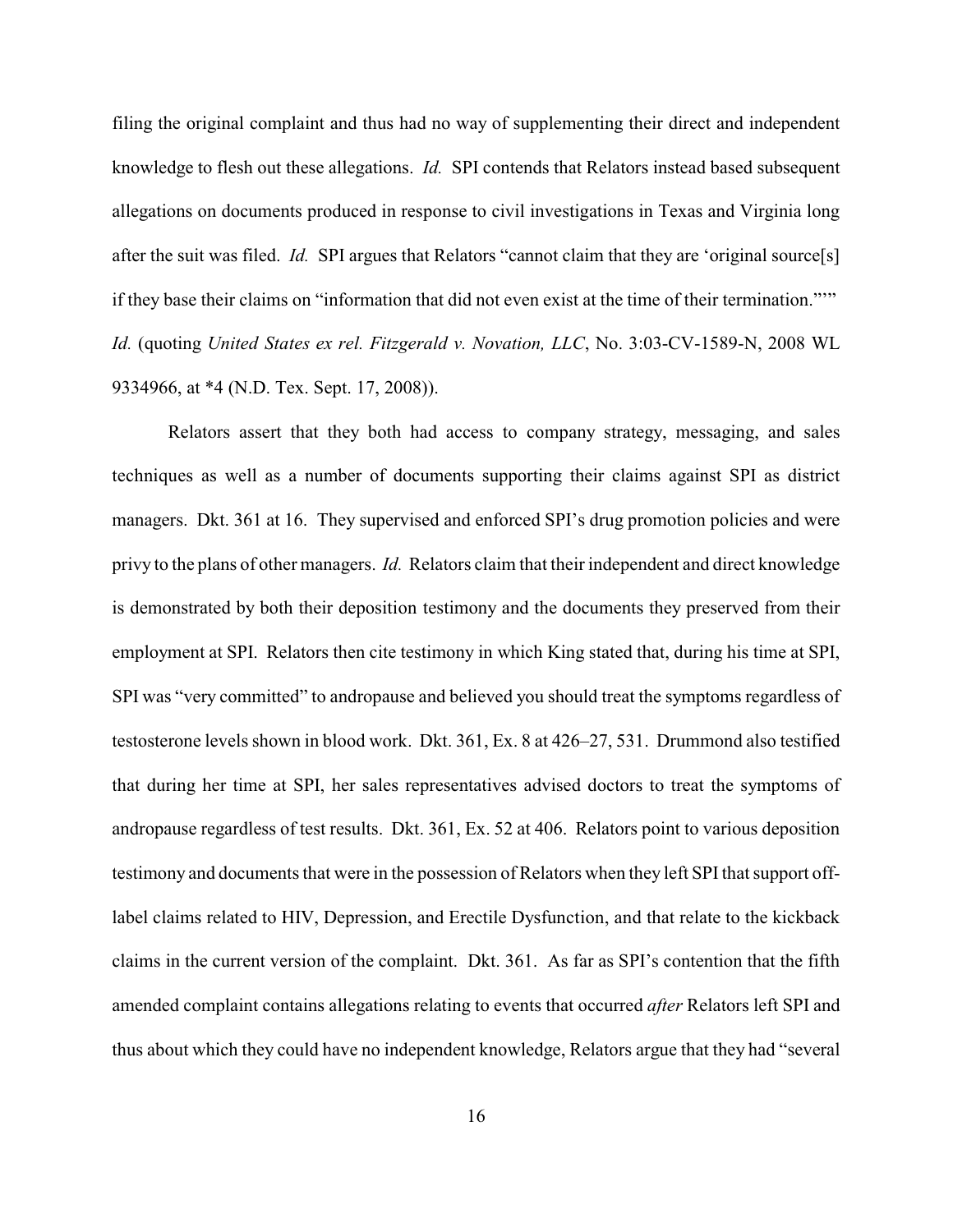boxes full of marketing material when they filed suit," and the fact that they did not rely on these documents until later iterations of the complaint is of no consequence. *Id.* Moreover, they assert that the relator is not required to have knowledge of every element or detail of his or her complaint, only the essential elements of the claim.<sup>8</sup> *Id.* 

With regard to disclosing the allegations to the government prior to filing the lawsuit, Relators contend that, notwithstanding their failure to recall events that happened over ten years ago during their depositions, Relators had conversations with FDA representatives prior to filing suit. Dkt. 361 (citing Ex. 3 (King Decl. (Dec. 22, 2014)). However, the evidence to which Relators cite—two declarations and an email—is insufficient to meet their summary judgment burden. First, Relators cite a declaration by King dated December 22, 2014. Dkt. 361, Ex. 3. This declaration does not discuss King having meetings with the FDA. *See id.* Next, Relators cite an email from King to Drummond dated September 22, 2002. Dkt. 361, Ex. 4. This email indicates, construed in a light most favorable to Relators, that King had some type of email from an individual named Michael Cummins in the criminal division of some agency. In the email, King states: "Tammy [Drummond]: Lookie, lookie. Note this boys [sic.] title. Not going to respond today. Want to talk to Nolan first. Criminal Division......? It fits." *Id.* The email says nothing about actually meeting with the government or disclosing the allegations. At best, it indicates that King was thinking about talking with Cummins about something after he talked to a person named Nolan. Finally, Relators cite the

<sup>&</sup>lt;sup>8</sup> Relators also contend that they are original sources "if they have 'direct and independent knowledge of the information on which the allegations [*constituting the public disclosure*] are based.'" Dkt. 361 (quoting 31 U.S.C. § 3730(e)(4)(B) (2006) (alteration added by Relators) (emphasis added). This is an incorrect statement of the law, as the U.S. Supreme Court has clarified that the "allegations" referred to in the original source requirement are the relators' allegations, not the allegations in the disclosure. *See Rockwell Int'l Corp.*, 549 U.S. at 472–73.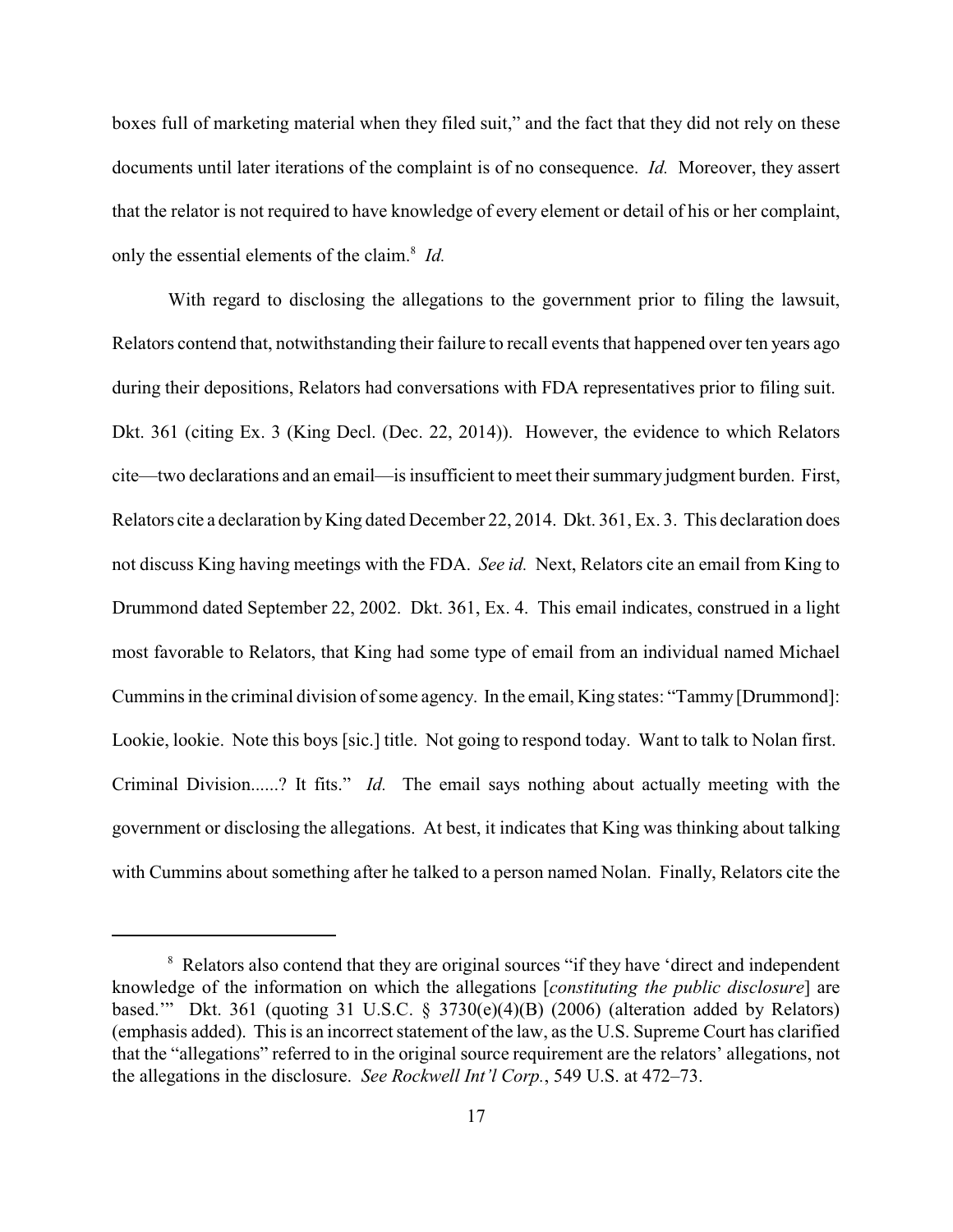declaration of their lawyer, Joel M. Androphy, to support their contention that they disclosed the information to the FDA on June 9, 2003. Androphy provides details of a ten-hour meeting in which Drummond and King met with FDA representatives on June 9, 2003, and disclosed information about off-label marketing of Aceon, Luvox, and AndroGel and kickbacks. Dkt. 361, Ex. 1 ¶¶ 4–5. Androphy notes that they used a PowerPoint presentation that was "transmitted to the Government" on July 17, 2003. *Id.* ¶ 6. Adrophy also states that he discussed the case with an assistant U.S. Attorney in Philadelphia "[p]rior to filing suit." *Id.* ¶ 7. The evidence provided by Relators with regard to disclosure prior to suit can be boiled down to (1) King thinking about talking to someone in the "Criminal Division" in September 2002; and (2) Relators and their counsel meeting with the FDA on June 9, 2003. The lawsuit was filed on June 10, 2003. Dkt. 1.

SPI raises various evidentiary issues with the Androphy declaration and the PowerPoint presentation. The court, however, need not address these evidentiary issues because the evidence, regardless, is not sufficient to meet Relators' burden of showing that they voluntarily disclosed the allegations to the government prior to filing suit. This disclosure the day before filing suit cannot be considered the voluntary disclosure that the then-current version of section  $3730(e)(4)(B)$ contemplated. Section 3730(b)(2) *requires* relators to serve a copy of the complaint and a written disclosure of "substantially all material evidence and information the person possesses" on the Government. 31 U.S.C. § 3730(b)(2). Section 3730(e)(4)(B) contemplates a *voluntary* provision of the information. "It is . . . clear from the statute that compliance with the disclosure requirements of § 3730 (b)(2) at the time of filing does not satisfy the pre-filing disclosure requirement of § 3730(e)(4)." *United States ex rel. King v. Hilcrest Health Ctr., Inc.*, 264 F.3d 1271, 1280 (10th Cir. 2001). "'More must be done to qualify as an original source than to file the action. The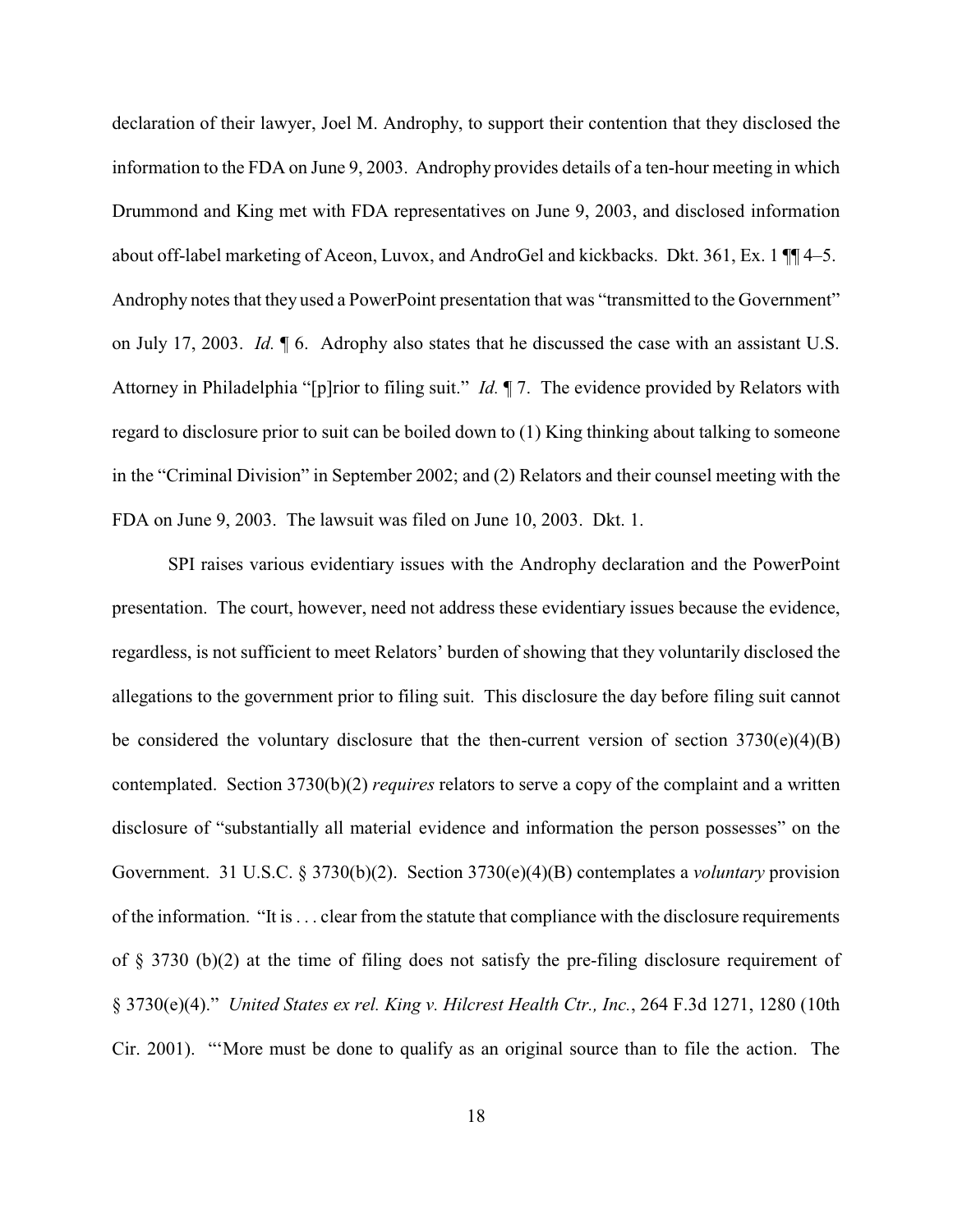government must be voluntarily notified beforehand.'" *Id.* (quoting *United States v. Bank of Farmington*, 166 F.3d 853, 866 (7th Cir. 1999), *overruled on other grounds in Glaser v. Wound Care Consultants, Inc.*, 570 F.3d 907, 910 (7th Cir. 2009)); *see also United States ex rel Beauchamp v. Academi Training Ctr., Inc.*, 933 F. Supp. 2d 825, 846 (E.D. Va. 2013) (finding that disclosures the relators sent to the Government approximately two weeks prior to filing suit, which were accompanied with a note that the relators planned to file suit, were not the voluntary disclosures required for the original source exception to the public disclosure bar to apply); *United States ex rel. Ackley v. Int'l Bus. Machs. Corp.*, 76 F. Supp. 2d 654, 668 (D. Md. 1999) (stating that "the point at which the pre-filing disclosure has to be made is, at a minimum, one sufficiently in advance of the time of filing to permit the Government to commence its analysis of the proposed litigation," determining that "[t]hirty days would seem reasonable in nearly every case," and noting that it is "elementary" that "just a few moments, hours or days before will not do"). Thus, the meeting with the FDA and PowerPoint provided do not fulfill the voluntary disclosure requirement of the original source exception. The other evidence of voluntary disclosure is essentially useless. Relators thus have not met their burden of raising an issue of material fact that they voluntarily disclosed the information to the government as required for the original source exception in the federal False Claims Act to apply. There is no need for the court to reach Relators' contention that they had independent and direct knowledge of the essential elements of the complaints.

# **D. States**

SPI moves for summary judgment on all of the state False Claims Act claims related to AndroGel. However, SPI has met its initial burden with regard to only Texas, Virginia, and California. SPI must point to the absence of evidence for each claim it challenges in order to shift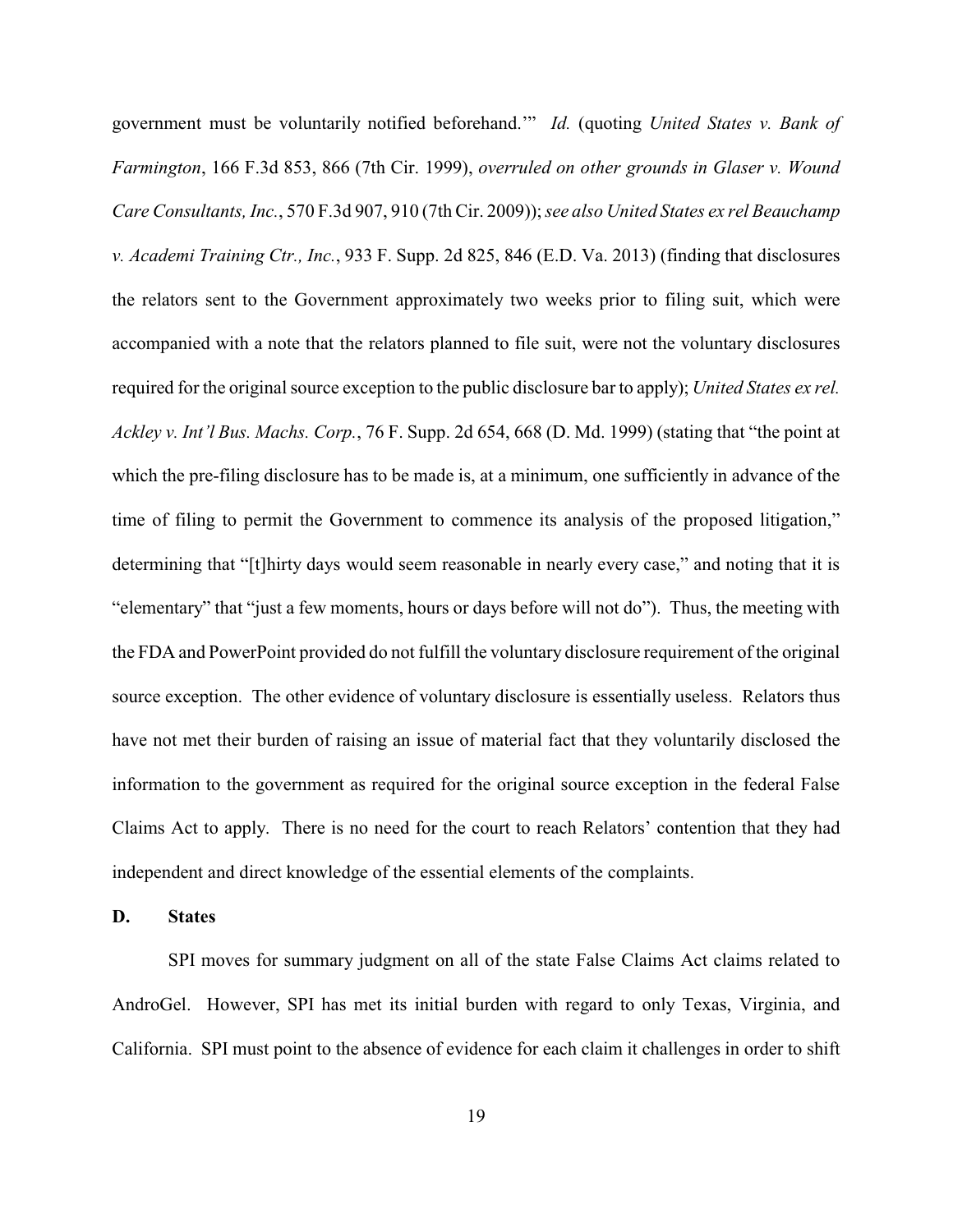the burden to Relators, and SPI has only done so with regard to these three states.<sup>9</sup> With regard to California, Texas, and Virginia, Relators contend that they cannot document transmission of prefiling disclosures for these states (or a number of other states), but that each of these states "conducted robust investigations into the case." Dkt. 361. These states, however, all required a prefiling disclosure, and Relators must provide an issue of material fact that this disclosure was accomplished *by Relators prior to filing suit* in order to survive summary judgment. They have failed to do so. Accordingly, SPI's motion for summary judgment with regard to Relators' AndroGel-related claims under the Texas, California, and Virginia False Claims Acts is GRANTED. SPI's motion for summary judgment under the False Claims Acts of the other states is DENIED.

 $\degree$  The court does not deem SPI's footnote indicating that the "analysis . . . applies equally to Relators' state [False Claims Act ("FCA")] causes of action because each state FCA statute at issue contains a parallel provision to the federal one," and citation to only three of those statutes, as sufficient to shift the burden with regard to the states for which SPI did not provide a statutory citation. While SPI's burden as movant is low, it must at least provide the appropriate legal arguments and citations. It is not the court's burden to find the relevant statutes and determine whether they are indeed parallel to the federal statute.